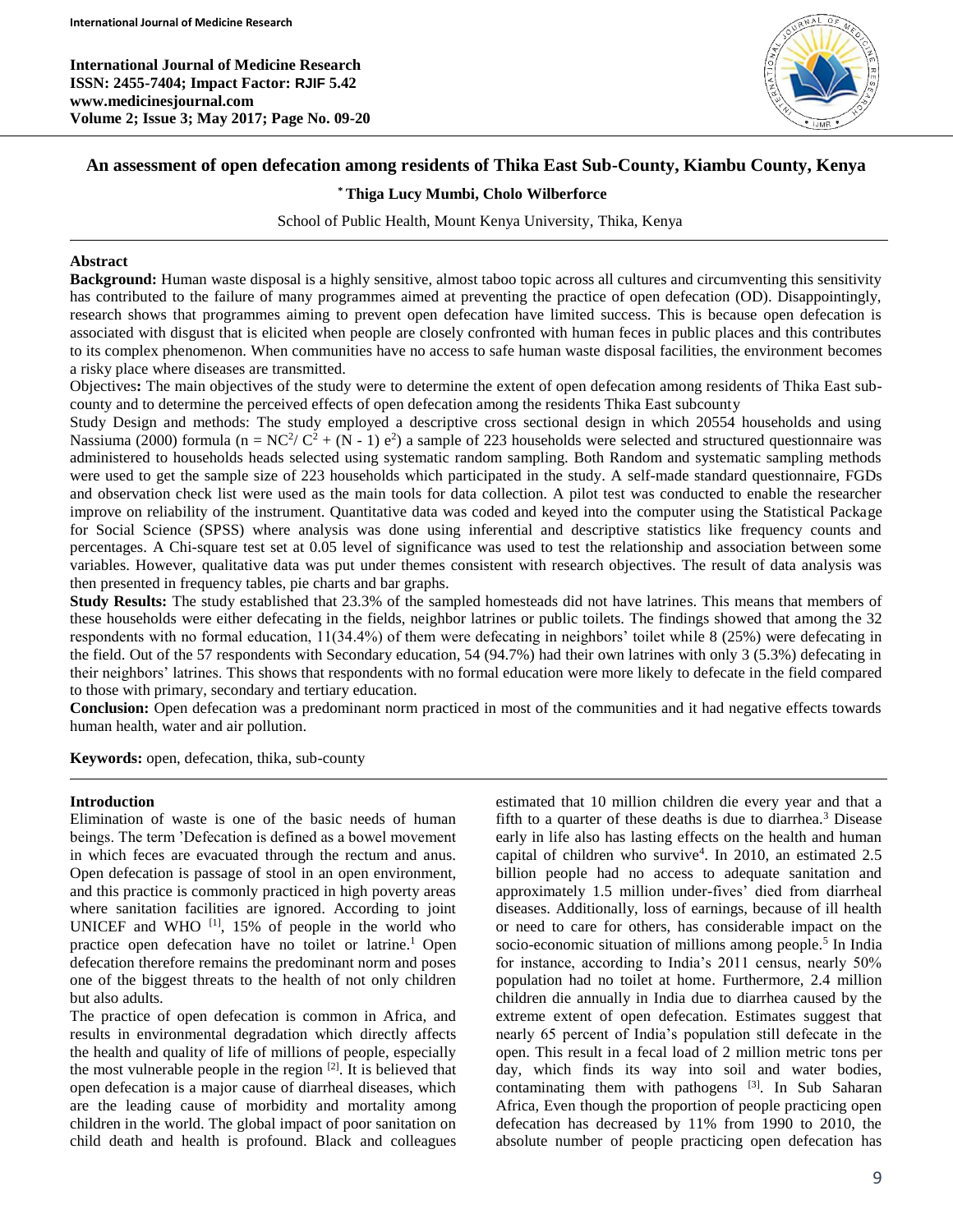increased by 33 million over the same time period, due to population growth [1].

In 2010, open defecation was practiced by 8% of the urban population and 35% of the rural population in sub-Saharan Africa. In 2010, more than 2.5 billion people still lacked access to improved sanitation, which is defined by WHO as the sanitation facilities that hygienically separates human excreta from human contact<sup>[1]</sup>.

Open defecation is a threat to water security, because when it rains, human waste in the open environment is washed into water bodies which are the main source of drinking water for both human and livestock. This inevitably leads to the outbreak of cholera, diarrhea and other preventable diseases claiming the lives of children and adults.The National Environment Sanitation and Hygiene Policy, Ministry of Health <sup>[6]</sup>, notes that, as a basic human right, all Kenyans should enjoy a quality of life with dignity in a hygienic and sanitary environment. Approximately 80% of the hospital attendance in Kenya is due to preventable diseases [6]. About 50% of these illnesses are water, sanitation and hygiene related. The Kenya 1999-2004 Health Sector Strategic Plan identified environmental sanitation as one of the six essential priority health packages for implementation in the health sector. Similarly, the 2005-2010 Health Sector Strategic Plan identified sanitation as an important component in delivery of health care in all levels and age cohorts [6].

According to the Ministry of Water, Thika East sub County [6] , access to safe water was at 36% with the main sources being rivers Athi and Thika. Open defecation poses a threat to contamination to these two rivers and the shallow wells being used as major sources of water in majority of the households.

Diarrheal and gastroenteritis ranks number 3 and accounts for 6.7% inpatient morbidity. On the other hand it ranks number 2 and accounts for 6.0% inpatient mortality in the sub-county [8]. The major goal of this current study is to assess the extent and perceived effects of open defecation among residents of Thika East Sub County. Discouraging the practice of open defecation is important for a number of reasons. First, good practices in elimination of human waste can reduce incidences of disease such as cholera, diarrhoea, and worm infections. Diseases related to open defecation causes many people to fall ill or even die, with children being the most vulnerable and consequently being the most affected  $[9]$ 

# **Materials and Methods**

# **Study Area**

The study was conducted in Thika East Sub-county of Kiambu County. Thika East sub-county shares common boundaries with other sub-counties. These are: Juja, Gatanga, Maragua Masinga, Yatta and Matungulu. The sub-county covers an area of 413sq Km², population density of 187 with 4 divisions, 24 sub-locations and 151 villages. The total population is 78,844, with 38520 being males and 40324 females <sup>8</sup> and being a Kikuyu and Kamba community. Part of the sub-county is classified as semi arid with a high population being of casual laborers and with a 51% poverty index. Report from Ministry of Health<sup>5</sup> indicated that the total number of households with safe human waste disposal in the sub-county was 15593 (75.86%) and 4961 making a 24.13% households without safe human waste disposal. <sup>6</sup> Accessibility to safe water stood at 36% with River Athi and

Thika River being the main sources of water.<sup>8</sup> The subcounty is generally hot with only an annual rainfall ranging from 500-2000mm. Road network is very poor because of the terrain, and very loose soil. The sub-county was chosen because it is familiar to the researcher and no similar study to the best of her knowledge has ever been conducted in the study area.

### **Study Design**

A descriptive cross –sectional study design was used. The design was adopted because it gives a snapshot on actual situation at a point in time, it is cheap, quick and easy to analyze. Mugenda and Mugenda  $[10]$  observed that cross sectional survey design is concerned with gathering of facts or obtaining pertinent and precise information concerning the current status of a phenomenon and drawing of possible conclusions. Orodho and Kombo  $[11]$  advance that cross sectional survey design is reliable for collecting information about peoples' attitudes, opinions, habits or any of the variety of educational issues. The design thus enabled the investigators to establish the extent of open defecation among residents of Thika East sub-county.

#### **Study Population**

The study population was household heads from households in the ten selected villages of Thika East sub-county.

#### **Sample Size Determination**

The following formula by Maureen Nassiuma [12] was used to determine the sample size;

$$
n = NC2/ C2 + (N - 1) e2
$$

Where

- $n =$ Sample size
- $N =$  Population (20544)
- $C = Coefficient of variation (30%)$
- $e =$ Standard error (2%)

Nassiuma (2000)<sup>[12]</sup> asserts that in most surveys a coefficient of variation of between  $21\% \leq C \leq 30\%$  and a standard error in the range of  $2\% \le e \le 5\%$  is usually acceptable. A high coefficient of variation was used in the study to ensure that sample size was wide enough to justify the results being generated from study area. To minimize the degree of error a lower limit for standard error was used.

The study therefore took a coefficient variation of 30% (0.3) and a standard error of 2 % (0.02).

**Hence** 

$$
n = \frac{NC^2}{C^2 + (N-1)e^2}
$$

Where

 $n = 20544 \times 0.3^2 / 0.3^2 + (20544 \times 0.02^2) - (1 \times 0.02^2)$  $n = 1848.96 / 0.09 + 8.2172$  $n = 1848.96/ 8.3072$  $n = 222.573$ 

The sample size was 223 households where simple random sampling was used to draw the required respondents according to the proportionate households in each of the selected villages.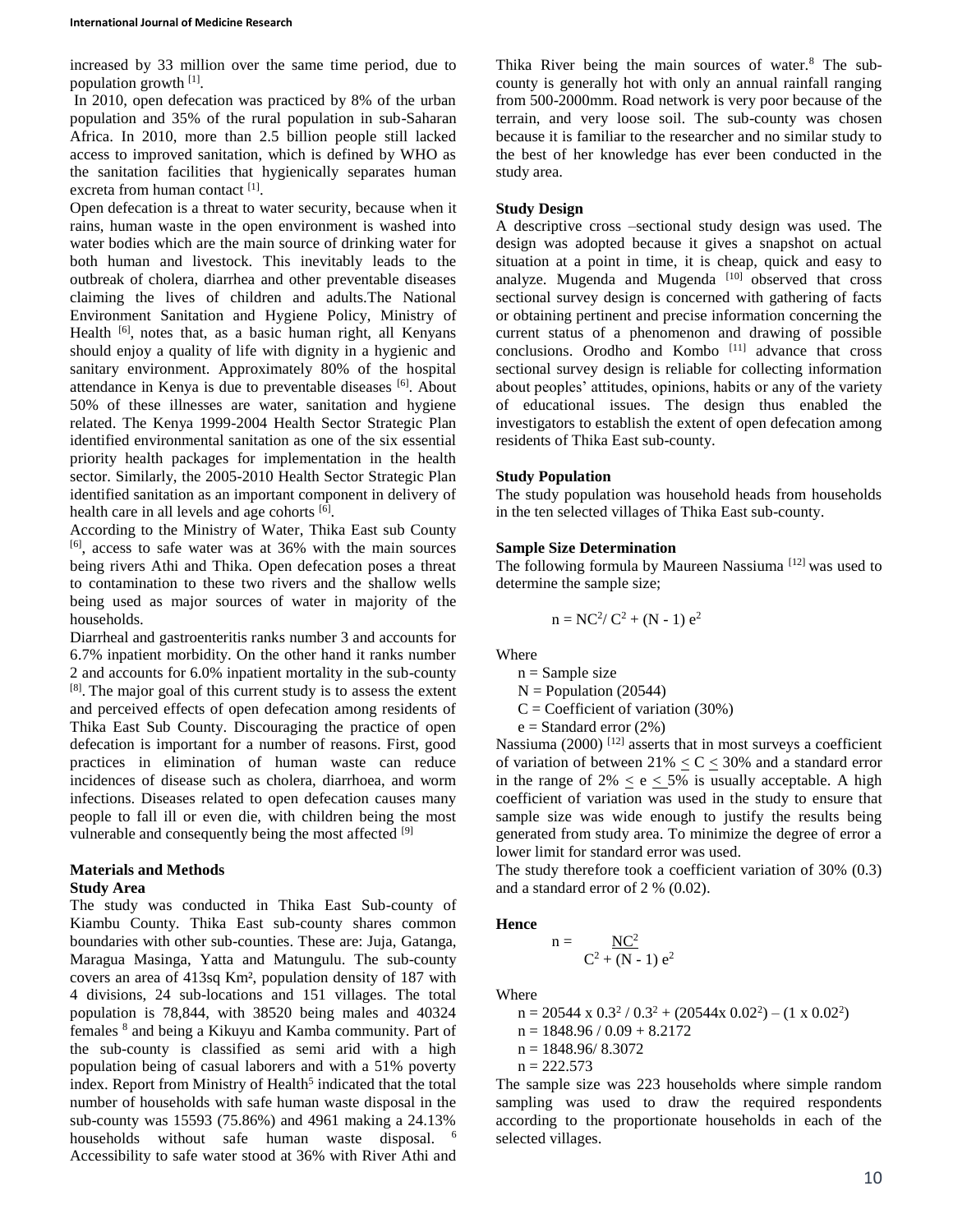To come up with the number of households to be interviewed per village the following formula was adopted

$$
x\coloneqq\,\frac{X\mathbin{\hbox{\tt\char'42}}\,n}{N}
$$

**Where**

 $N = Total$  number of households from all the selected villages in Thika East District

 $x =$ sample size (223)

n = Total number of households interviewed from each of the selected villages.

 $X = Total$  number of households from each of the selected villages

# **Sampling Frame**

The sample frame was the 62 villages selected after an assessment on open defecation conducted in the sub-county in July 2012.<sup>13</sup>

### **Sampling Method and Procedure**

Cluster sampling method was adopted to put the villages into clusters, each cluster representing a village. All the 62 villages were listed and 10 villages randomly selected. Cluster sampling was used because it is very feasible when dealing with large population. It also reduces the costs of travelling.

Systematic sampling method was adopted which involved the systematic selection of households from a complete list of all households within the sampling frame. This procedure was used because of its representativeness and that it also gave a fair way of selecting a sample from a given population since every household was given equal opportunities of being selected. Households were both the primary and ultimate sampling units. Systematic sampling method gave a statistical advantage in that it required a smaller sample size. Since sampling frame was ordered geographically, it made systematic sampling result in a more even geographic distribution of sampled households.

Workload and areas visited were more evenly spread among multiple data collection teams. Because of its unbiased selection and representativeness of the sample that was obtained by systematic sampling, it was reasonable to make generalizations from the results of the sample back to the population. The researcher intended to carry out the study in 10 villages which were selected through simple random sampling method from 62 villages. The names of all 62 villages which practice open defecation were written on small papers, folded and placed in a container. The container was thoroughly shaken to mix the papers. Ten of the research assistants each picked a paper one at a time, and read out the name loudly. The first ten names picked were the villages where research was conducted.

Sampling interval ( $k^{th}$  Number) =  $\frac{\text{Number of households per village}}{\text{Sample size}}$ Sample size

Sampling interval was two decimal places.

Letter 'k' was selected to represent the sampling interval. Each household in the sampling frame was assigned a unique number between 1 and the total number of households in the sampling frame with no household having the same number.

After calculating the sampling interval, a random starting household was selected between 1and the sampling interval because of complexity. The sampling interval  $(k<sup>th</sup>$  number) was then added to the random starting household to select the second household. The third household was selected by again adding to sampling interval  $(k<sup>th</sup>)$  to the sum of the starting household plus the sampling interval. This was repeated until the end of the sampling frame was reached for all villages.

The selected households were then mapped out to facilitate data collection. A household replacement strategy for the households in which the household could not be located or where an appropriate respondent was not available was done through identifying the next household in the sampling frame as the replacement household in order to keep uniform application of this procedure. The first household to be included in the sample was randomly selected from the list of listed households in the selected villages and the number selected was within the sampling interval. The researcher was assisted by the local administration to locate the centre of each village. While at the centre, a pen was tossed and the direction to move was given by the pointed end of the pen.

# **Data Collection Tools**

A self-made standard questionnaire, an observation checklist and focus group discussions tools were used. To ensure quality data collection of the study research assistants were trained.

# **Structured Questionnaire**

This included a list of open and closed- ended sets of questions which were administered by the interviewer to the respondents and for the purpose of this study to household heads. This tool was preferred because data entry and tabulation could easily be done with many computer software packages. They were relatively simple to administer and could be analysed more 'scientifically' and objectively with reduced bias. Finally the method was relatively cost effective and large amounts of information collected from a large number of people in a short period of time through a standardized way.

### **Observation Check-List**

This included a list of items and activities to be observed by the interviewer (method of excreta disposal, presence of human feces in the compound, type of latrine, hand washing facility and sources of water supply). Observation provided direct access to the social phenomena under consideration. The tool was preferred because took diverse forms, from informal and unstructured approaches through tightly structured, standardized procedures and yielded to associated diverse types of data, both qualitative and quantitative. It provided a permanent record of such events like behaviour, thus allowing further analysis or subsequent comparisons across time or location to be carried out. Therefore, observation effectively complemented other approaches and thus enhanced the quality of evidence available to the researcher.

# **Focus Group Discussion**

A participatory rural appraisal technique was used to get awareness on impacts of the risk that open defecation presents and to reinforce a natural sense of disgust and shame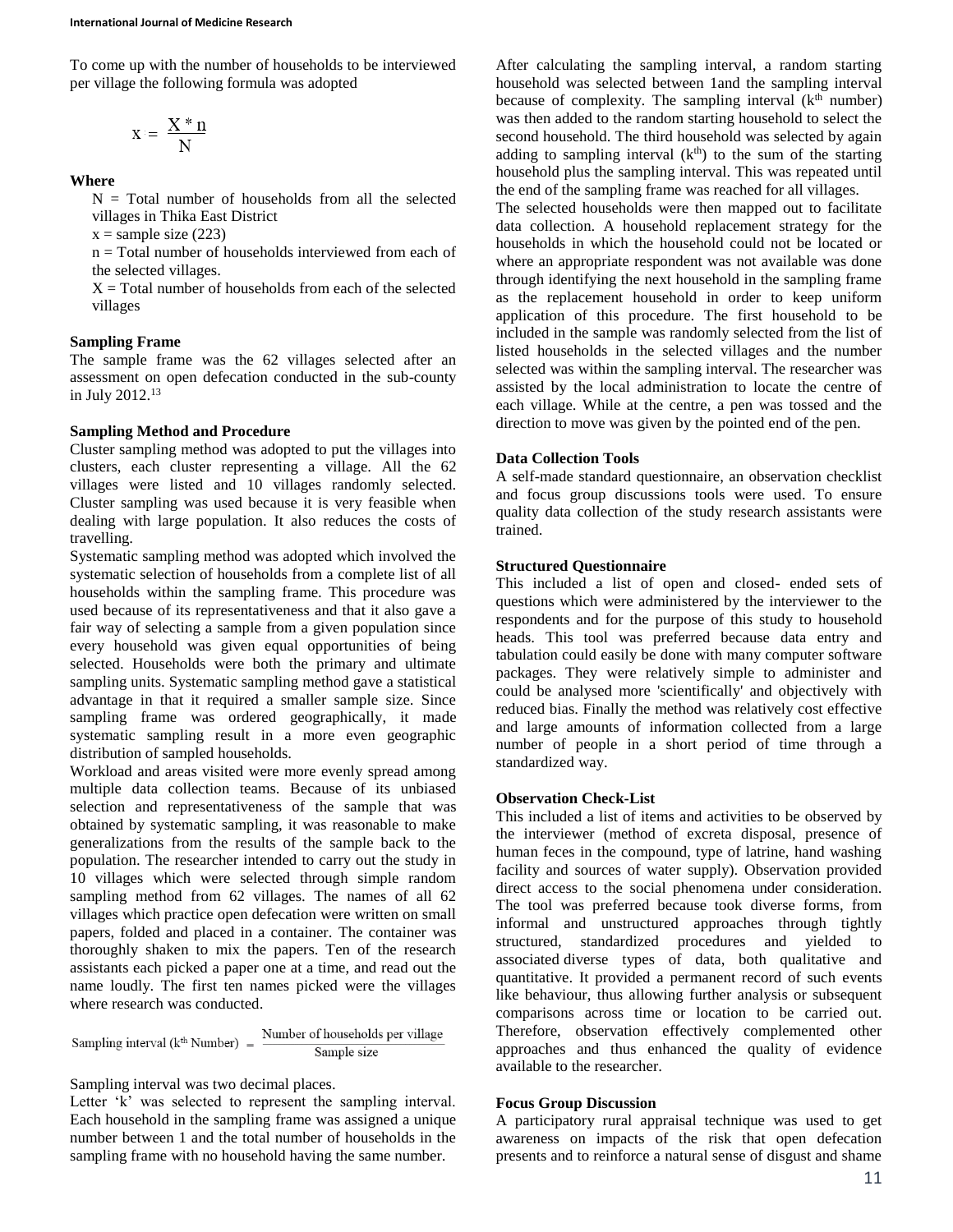about this practice. The FGDs carried out a transect walk, calculated total feces produced in the village and medical costs. Four FGDs of twelve members were conducted with each having a moderator and a facilitator. The FGDs were drawn from the four divisions of Thika East sub-county. The FGDs comprised the CORPs, (where gender equity was very key) social workers, CHWs, MoW, Provincial Administration, youth leaders, people with disability. During the meeting the moderator promoted debate, by asking open questions. He also probed for details, moved things forward when the conversation was drifting or reached a minor conclusion. The moderator kept the session focused and deliberately had to steer the conversation back on course. He ensured that everyone participated and got a chance to speak. The advantage of Focus Group Discussions is that interaction was made easier with a small group of participants. It was also used as a first step to identify potential problem areas allowing a more in-depth analysis to be planned. FGDs made the researcher to be able to clarify certain points with the participants. The FGDs accommodated people who are unable to read or write so long as they have the information.

#### **Data Collection Procedure**

After authority was granted by the relevant authorities' data collection was conducted. This was done in phases as follows.

### **i) Training of data collectors**

To ensure that data collection was consistent and accurate, data collectors were trained. They were provided with clear instructions on how to use research instruments on interviews, focus group discussions, and observation data collection.

Pilot study was done prior to visiting the villages for actual data collection. A pilot study of 5% of the sample population was carried out in the neighboring Matungulu sub-county. Data collectors practiced using data tool methods and instruments. This was important because the practice in data collection helped to identify and eliminate problems that could have occurred. The practice exercises were made as realistic as possible. Data produced by the exercise and data collectors were analyzed. A feedback session with data collectors to discuss any challenges was held and determined solutions to challenges that arose during the exercise. The pilot tests results did not indicate that changes needed to be made to data collection approaches or instruments; thus no changes were made prior to actual data collection.

#### **ii) Administration of questionnaires**

On the actual dates of data collection, data collectors administered the questionnaire to the 223 sampled households.

#### **iii) Focus Group Discussions**

Participants in FGDs were communicated to through the office of the chief prior to actual data collection. All FGDs were conducted in one day though it was after completion of data collection in the sampled households.

### **Quality Control**

Triangulation methodology was applied because several data collection methods were used in combination to ensure all necessary important data was not missed out and to verify some of the information that was gathered. Pilot data collection exercise was conducted on subjects outside the study sample to pre test the tools and allow for correction or adjustments before the actual exercise. To ensure reliability of the study health professionals and community health workers were trained to ensure quality data collection. Raw data from field was cleared at the end of each day minimized the call back error.

#### **Data Analysis**

Data collected from field was coded and entered into the computer for analysis using Statistical Package for Social Sciences (SPSS). As Martin and Acuna [14] observe, SPSS is able to handle large amount of data, and given its wide spectrum of statistical procedures purposefully designed for social sciences, it is quite efficient. Data collected was both quantitative and qualitative in nature. Quantitative data was analyzed using inferential statistics and descriptive statistics such as frequency and percentages. On the other hand, qualitative analysis considered the inferences that were made from the opinions of the respondents. This analysis was thematically presented in narrative form. The results of the analysis were then presented using frequency tables, bar graphs and pie charts.

#### **Ethical Consideration**

Permission to carry out the study was obtained prior from Mount Kenya University- Directorate of Research, the Ministry of Health, Local Administration and the individual respondents that took part in the study. The purpose and nature of the study was explained to the respondents through the language they understood (Kikuyu, Kamba and Kiswahili). The respondents were assured of confidentiality and privacy where the subjects' personal information rights and dignity were highly respected, no identifying information was coded and analyzed. The wishes of all respondents were respected and no respondent was coerced to participate, but as Kelly and Simpson<sup>[15]</sup> recommends the researcher maintained close consultation and inclusion of all participants throughout the research process. They were also assured that there were no risks or benefits they would be subjected to by participating in the study.

#### **Results**

| <b>Table 1:</b> Distribution of the households by villages (n=223) <sup>x=<math>\frac{X=0}{N}</math></sup> |  |
|------------------------------------------------------------------------------------------------------------|--|
|------------------------------------------------------------------------------------------------------------|--|

| <b>Villages</b> | No. of H/H | $(N)$ Frequency $(x)$ | Percent |
|-----------------|------------|-----------------------|---------|
| Greystone       | 1053       | 45                    | 20.2    |
| Kilimambogo     | 770        | 33                    | 14.8    |
| Ndula           | 687        | 30                    | 13.5    |
| Githima         | 661        | 28                    | 12.6    |
| Munyu           | 578        | 25                    | 11.2    |
| Nginyi          | 397        | 17                    | 7.6     |
| Matathia        | 294        | 13                    | 5.8     |
| Thogoto         | 273        | 12                    | 5.4     |
| Kihiu camp      | 237        | 10                    | 4.5     |
| Gati-iguru      | 242        | 10                    | 4.5     |
| Total           | 5193       | 223                   | 100.0   |

Greystone, Kilimambogo and Ndula were the villages with the highest number of respondents whereas Gatiiguru, Kihiu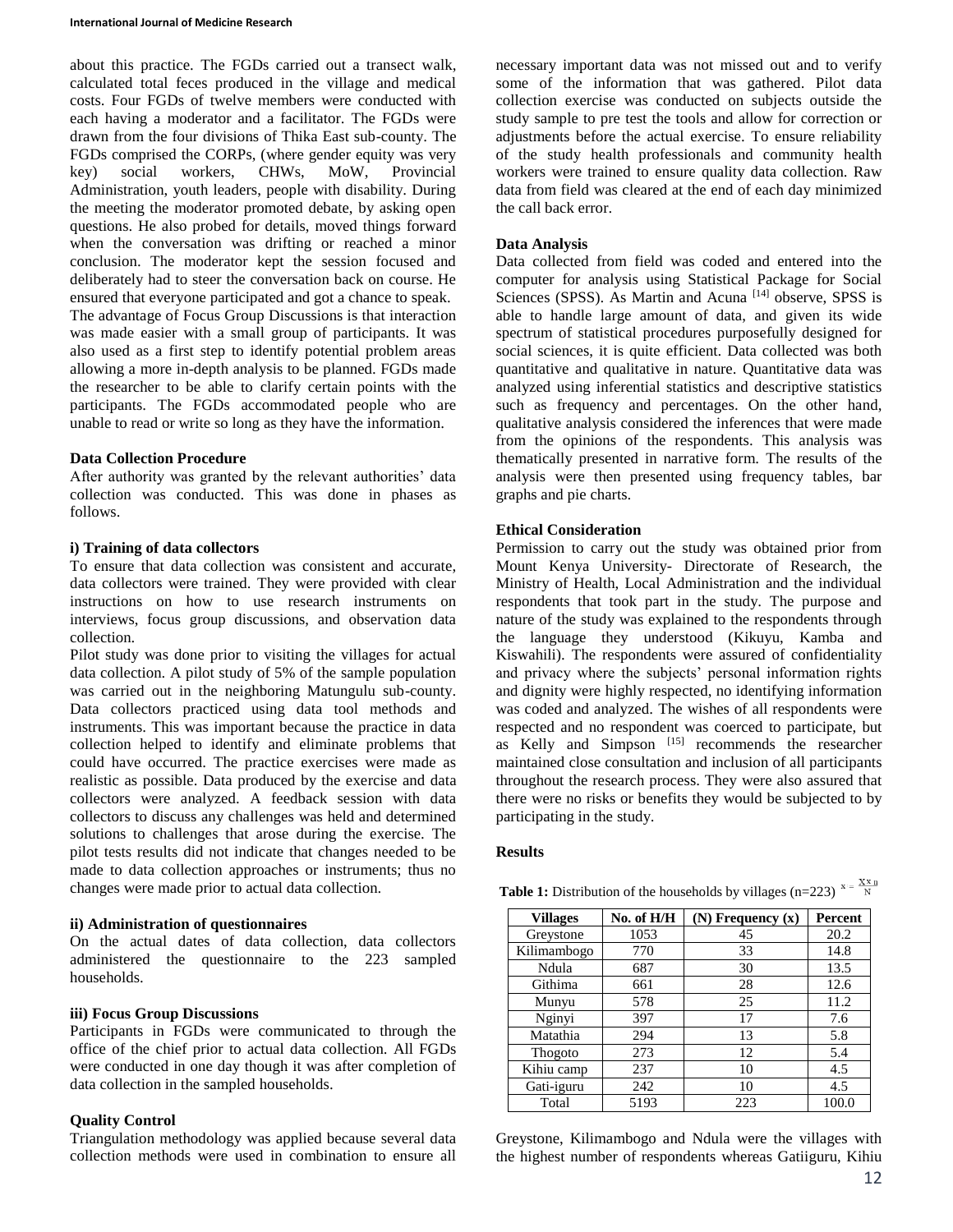and Thogoto registered the least number of respondents (Table 1).

| Table 2: Demographic Characteristics of the Respondents (n=223) |  |  |  |
|-----------------------------------------------------------------|--|--|--|
|-----------------------------------------------------------------|--|--|--|

|                        |                         | <b>Frequency</b> | Percentage        |
|------------------------|-------------------------|------------------|-------------------|
| Gender                 | Male                    | 112              | 50.2              |
|                        | Female                  | 111              | 49.8              |
|                        | Below 25 yrs            | 3                | 1.3               |
|                        | 25-35 yrs               | 49               | 22.0              |
| Age of<br>household    | 36-45 yrs               | 63               | 28.3              |
| heads                  | 46-55 yrs               | 51               | 22.9              |
|                        | $\overline{56}$ -65 yrs | 43               | 19.3              |
|                        | 66-75 yrs               | 14               | 6.3               |
|                        | Non-formal              | 32               | 14.3              |
| <b>Education</b> level | <b>Basic</b>            | 121              | 54.3              |
|                        | Secondary               | 57               | 25.6              |
|                        | Tertiary                | 13               | 5.8               |
|                        | Casual laborer          | 95               | 42.6              |
|                        | Trader                  | $\overline{52}$  | 23.3              |
|                        | Farmer                  | 48               | 21.5              |
|                        | Civil servant           | 11               | 4.9               |
| Occupation             | Masonry                 | $\overline{7}$   | 3.1               |
|                        | Miner                   | 5                | 2.2               |
|                        | Commercial driver       | $\overline{3}$   | 1.3               |
|                        | Housewife               | $\overline{2}$   | 0.9               |
|                        | Total                   | 223              | 100.0             |
|                        | Ksh 1,000-5,000         | 143              | 64.1              |
|                        | Ksh 6,000-10,000        | 62               | 27.8              |
| Monthly<br>income      | Ksh 11,000-15,000       | 10               | 4.5               |
|                        | Above Ksh 16,0000       | 8                | 3.6               |
|                        | Total                   | 223              | 100.0             |
|                        | One-five                | 133              | 59.6              |
| Household size         | Six-ten                 | 80               | 35.9              |
|                        | Eleven-fifteen          | 10               | 4.5               |
|                        | Total                   | 223              | 100.0             |
|                        | Christianity            | 201              | 90.1              |
|                        | Islam                   | 14               | 6.3               |
| Religion               | Traditional             | 8                | 3.6               |
|                        | Total                   | 223              | 100.0             |
|                        | Owned                   | 167              | 74.9              |
| Dwelling place         | Rented                  | 56               | $25.\overline{1}$ |
|                        | Total                   | 223              | 100.0             |

Table 2 shows that, 112 (50.2%) of the study participants were males while 111 (49.8%) were females. This shows that there was almost equal gender balance during data collection which also indicates that there is a high percentage of female headed households. In terms of age, 49 (22.0%) respondents were aged between 25 and 35 years, (22.9%) were aged 46 - 55 years with only (6.3%) aged 66-75 years. This shows that most of the respondents were aged between 25 and 55 years. In relation to education level, majority 121 (54.3%) of the respondents had basic education, 57 (25.6%) had attained secondary education with only 13 (5.8%) attaining tertiary education. Thirty two (14.3 %) respondents had not attained any form of education. This concludes that majority (79.9 %) of the respondents had attained primary education and secondary education.

Majority (42.6%) of the respondents were casual laborers, 23.3% were traders while 21.5% were farmers. Other occupations mentioned by the respondents were masonry, civil servants, commercial drivers and miners. These results were confirmed through focus group discussions conducted in Kilimambogo, Munyu, Ndumago and Mitumbiri areas where majority of the participants reported that they were casual labourers and therefore their income level was low. Results revealed that majority 143 (64.1%) of the respondents had a monthly income of Kshs 1,000-5,000, 62 (27.8%) had an income of Ksh 6,000-10,000, 10 (4.5%) had an income of Kshs 11,000-15,000 while 8 (3.6%) respondents had a monthly income of above Ksh.16, 000. This shows that majority (64.1%) of the respondents were engaging in low income generating activities (Ksh1, 000 and 5,000).

With regard to household size, most of the respondents (59.6%) stated that their family size had one to five members, 80 (35.9%) had six to ten members with only 10 (4.5%) having eleven to fifteen members. Majority (90.1%) of the respondents were Christians, 6.3% were Islam with only 3.6% of the respondents indicating that they were attending traditional services. Among the 223 households, 167 (74.9%) were living in their own homes while 56 (25.1%) of them had rented houses.

# **Extent of open defecation among residents of Thika East sub-county**

The first objective of the study was to determine extent of open defecation among residents of Thika East sub-county. To meet this objective, the data from the observation checklist was analyzed and tabulated as shown in Table 4.3.

| <b>Items</b>                                             |     | <b>Yes</b>       | N <sub>0</sub> |                | <b>No latrine</b> |               |
|----------------------------------------------------------|-----|------------------|----------------|----------------|-------------------|---------------|
|                                                          |     | $\frac{0}{0}$    | F              | $\frac{0}{0}$  | F                 | $\frac{6}{9}$ |
| Is there a latrine                                       | 171 | 76.7             | 52             | 23.3           | $\Omega$          | 0.0           |
|                                                          |     | <b>Permanent</b> |                | Semi-permanent | <b>No latrine</b> |               |
| Type of latrine                                          | F   | $\frac{0}{0}$    | F              | $\frac{6}{9}$  | F                 | $\frac{6}{9}$ |
|                                                          |     | 23.8             | 118            | 52.9           | 52                | 23.3          |
| Items                                                    |     | Yes              | N <sub>0</sub> |                | <b>No latrine</b> |               |
|                                                          |     | $\%$             | F              | $\frac{0}{0}$  | F                 | $\frac{6}{9}$ |
| Is it functioning                                        | 155 | 69.5             | 16             | 7.2            | 52                | 23.3          |
| Are there feces and urine around the house               |     | 6.7              | 158            | 70.9           | 52                | 23.3          |
| Are there feces and urine around the latrine             |     | 16.1             | 135            | 60.5           | 52                | 23.3          |
| Is there a hand washing facility near the latrine        |     | 23.3             | 119            | 53.4           | 52                | 23.3          |
| Do the family members wash their hands after latrine use | 94  | 42.2             | 77             | 34.5           | 52                | 23.3          |

**Table 3:** Results from observation check list (n=223)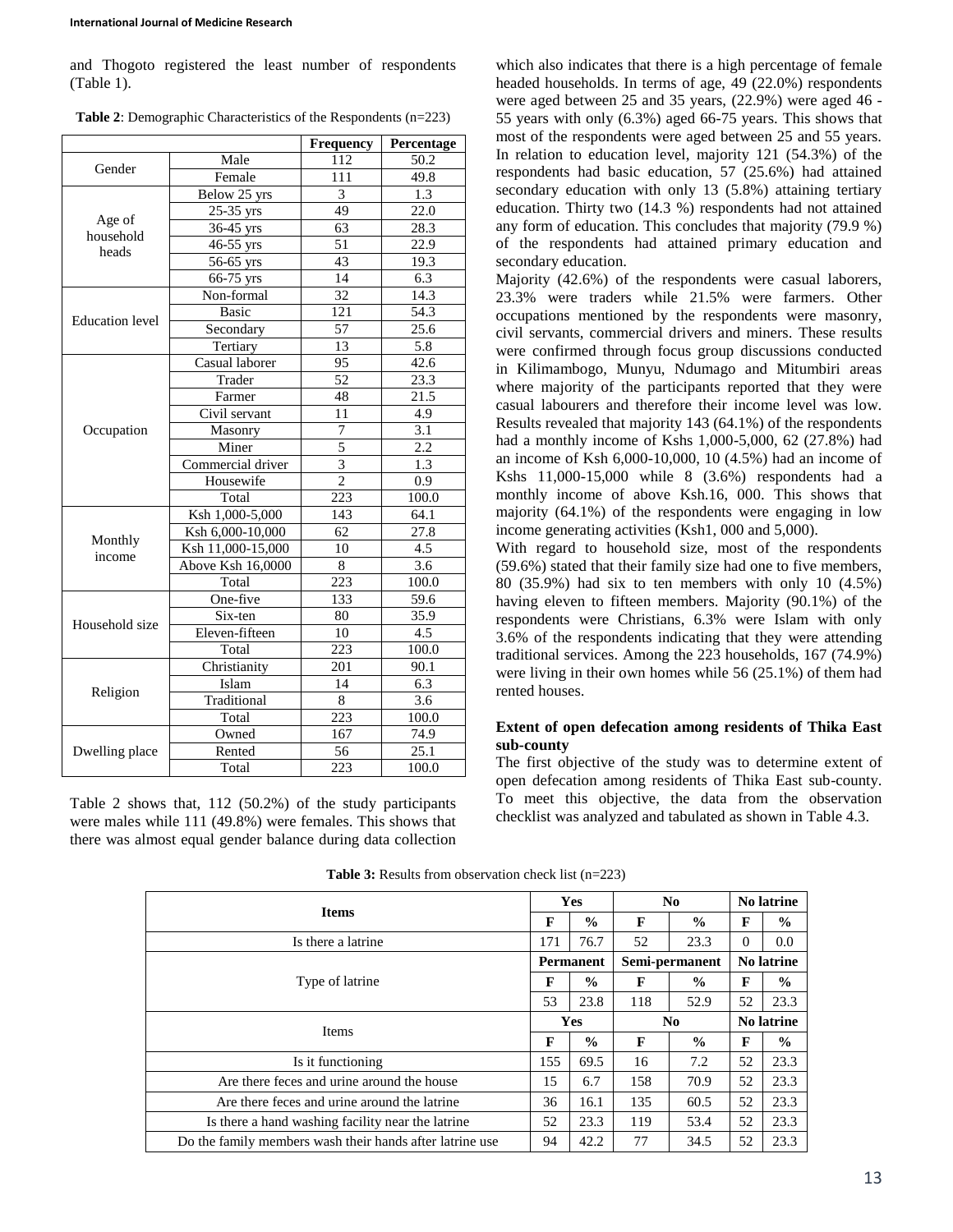| Is there water available for hand washing at the time of your visit | 40  | 17.9 | 131 | 58.7 | 52 | 23.3 |
|---------------------------------------------------------------------|-----|------|-----|------|----|------|
| Is there soap or ash in the hand washing facility for hand washing  | 15  | 6.7  | 156 | 70.0 | 52 | 23.3 |
| Do you observe fresh feces inside the latrine                       | 54  | 24.2 | 117 | 52.5 | 52 | 23.3 |
| Is the footpath to the latrine free from any barrier                | 157 | 70.4 | 14  | 6.3  | 52 | 23.3 |
| Is there any type of water source within the compound               | 41  | 18.4 | 130 | 58.3 | 52 | 23.3 |

It was observed that 171 (76.7%) had latrines while 52 (23.3%) did not have latrines. Among the 171 households with latrines, 53 (23.8%) households had permanent latrines while 118 (52.9%) had semi permanent latrines. It was further observed that 155 (69.5%) households had functioning latrines while whereas in 16 (7.2%) homes latrines were not functioning. In relation to hygiene, 11.1% households had were feces and urine around the house. In addition, 53.4% of these households had no hand washing facility near the latrine and therefore majority of the family members were not washing their hands after visiting latrines (34.5%). Results further revealed majority (70%) of the households, did not have water and soap available for hand washing at the time of visit. This clearly shows that sanitation and the level of personal hygiene is very low in most of the households under area of study. These findings were supported by the focus group discussion participants (Mitumbiri, Ndumago, Kilimambogo and Munyu), who noted that in some households there were no latrines at all and for the families with the latrines most of them were temporary constructed and poorly kept. It was further noted that in some areas the soil is too loose leading to collapsing of the latrines especially during rainy seasons whereas other areas are rocky and hence members dig shallow pit latrines (Table 3).

**Table 4:** Approximate distance of the latrine from the house  $(n=223)$ 

| <b>Distance in meters</b> | <b>Frequency</b> | Percent |
|---------------------------|------------------|---------|
| $5-10$                    | 114              | 51.1    |
| $11 - 15$                 | 38               | 17.0    |
| $16-20$                   | 35               | 15.7    |
| $21 - 25$                 | 24               | 10.8    |
| $26 - 30$                 | 6                | 2.7     |
| 31 and above              | 6                | 2.7     |
| Total                     | 223              | 100.0   |

Table 4 shows that 114 (51.1%) respondents indicated that the approximate distance between respondents dwelling place and the latrine was 5-10 metres, 24 (10.8%) reported that it was 21-25 metres while 12 (5.4%) stated that the distance was 26 meters and above. Through observation, it was noted that from the (15.7%) sampled households the approximate distance between their dwelling place and the latrine was 1-3 metres, in 81 (36.3%) households it was 4-7 metres while in 55 (24.7%) it was over 7 metres. This shows that in most households the distance from the dwelling place and the latrine was convenient and therefore respondents were not expected to give distance as the factor encouraging open defecation**.**

**Table 5:** Distance between water source and the latrine (n = 223)

| <b>Distance in meters</b> | <b>Frequency</b> | <b>Percent</b> |
|---------------------------|------------------|----------------|
| $5-10$                    | 14               | 6.3            |
| 11-15                     | 37               | 16.6           |
| $16-20$                   | 27               | 12.1           |
| $21 - 25$                 | 40               | 17.9           |
| $26 - 30$                 | 23               | 10.3           |
| 31 and above              | 82               | 36.8           |
| Total                     | 223              |                |

Table 5 illustrates that 6.3% of the respondents stated that the distance between water source and the latrines was 5-10 metres, 12.1% said that it was 16-20 metres, while 36.8% cited over 31 metres. Through observation, the researcher noted that from the 11.7% households the distance between water source and the latrine was 1-3 metres, from 4.0% households it was 4-7 metres, whereas from 2.7% households it was over 7 metres. This shows that the distance between water source and the latrines was very short in most of households which could lead to water contamination with the human excreta and consequently, leading to water borne diseases among the household members. Figure 4.1 shows calculation of open defecation among the community members from Mitumbiri, Munyu, Kilimambogo and Ndumago Villages



**Fig 1:** Extent of open defecation in the community (n=223)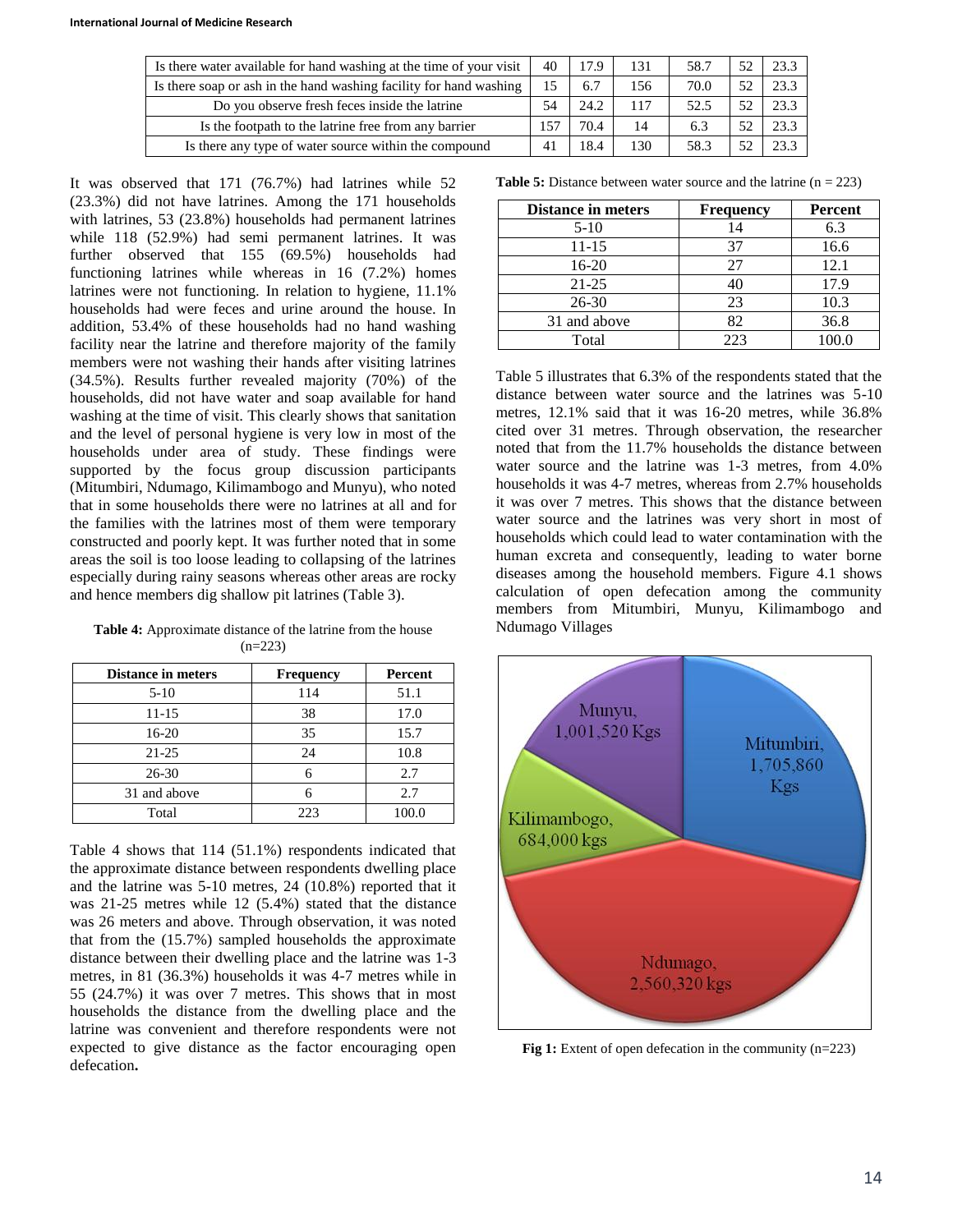Figure 1 shows that the amount of feces produced in Ndumago village within a year was 2,560,320 kgs, in Mitumbiri it was 1,705,860 kgs, in Munyu it was 10,001, 520 kgs while in Kilimambogo it was 684,000kgs. Comparing the results from the four villages, it emerges that Munyu had high rate of open defecation, followed by Mitumbiri, Ndumago and then Kilimambogo.

**Table 6:** Respondents' monthly income versus availability of latrine at home (n=223)

|                       | Is there a latrine |                | <b>Total</b> |                              |
|-----------------------|--------------------|----------------|--------------|------------------------------|
| <b>Monthly income</b> | Yes                | N <sub>0</sub> |              | <b>Chi-square statistics</b> |
| Ksh 1000-5000         | 93                 | 50             | 143          |                              |
| Ksh 6000-10, 000      | 60                 |                | 62           | $\chi^2$ = 30.320            |
| Ksh 11, 000-15, 000   | 10                 |                | 10           | $df = 3$                     |
| Above 16, 000         |                    |                |              | $p=0.001*$                   |
| Total                 | l 71               | 52             | 223          |                              |

\*Significant at *p*<0.05 level;

As shown in Table 6, the respondents' monthly income had a great influence on the availability of latrines at their homesteads, ( $\chi^2$  =30.320; p=0.001 at p<0.05). The findings indicate that among the 143 respondents with a monthly income ranging from Kshs 1,000-5,000, 65.1% of them had latrines at their homes while 34.9% did not have. In addition 96.7% of the respondents earning kshs.6, 000-10,000, had latrines at their homes whereas 3.3% did not have latrines. The results also showed that all the respondents earning Kshs 11,000 and above had latrines at their homesteads.

**Table 7:** Respondents' monthly income across type of latrine (n=223)

|                       |           | <b>Type of latrine</b> |                   |              |                              |
|-----------------------|-----------|------------------------|-------------------|--------------|------------------------------|
| <b>Monthly income</b> | Permanent | Semi-permanent         | <b>No latrine</b> | <b>Total</b> | <b>Chi-square statistics</b> |
| Ksh 1000-5000         | 29        | 64                     | 50                | 143          | $\gamma^2 = 34.227$          |
| Ksh 6000-10, 000      | 18        | 42                     |                   | 62           |                              |
| Ksh 11, 000-15, 000   |           |                        |                   | 10           | $df=6$                       |
| Above 16, 000         |           |                        |                   |              |                              |
| Total                 |           | l 18                   | 52                | 223          | $p=0.000*$                   |

\*Significant at *p*<0.05 level

Chi-square test results revealed that respondents' monthly income had a significant influence on the type of latrine at respondents' homesteads,  $(\chi^2 = 34.227; \text{ p=0.000at } p < 0.05$ level). In particular, majority of the respondents (143) with an income level of Kshs 1,000-5,000 had no latrines at their homes and those who had were semi permanent latrines. However, among the respondents earning Kshs 6,000-10,000 per month, 67.7% had semi permanent latrines while 29.1% had permanent latrines and 3.2% had no latrine.

|                                                             |     | Available water for washing hands |                   |              |                              |
|-------------------------------------------------------------|-----|-----------------------------------|-------------------|--------------|------------------------------|
| Hand washing facility near the latrine                      | Yes | No                                | <b>No latrine</b> | <b>Total</b> | <b>Chi-square statistics</b> |
| Yes                                                         | 32  | 20                                |                   | 52           | $\gamma^2 = 302.129$         |
| No                                                          |     |                                   |                   | 119          | $df=4$                       |
| No latrine                                                  |     |                                   |                   | 52           |                              |
| Total                                                       | 40  |                                   |                   | 223          | $\text{Sig.}=0.000*$         |
| $\&\text{Ciam}(f_{\text{cont}})$ of $\rightarrow$ 0.05 land |     |                                   |                   |              |                              |

**Table 8:** Hand washing facility and water availability (n=223)

\*Significant at *p*<0.05 level

There was a was very significant association between availability of hand washing facility and the water near the latrine,  $(\chi^2 = 302.129; \text{ p=0.000})$ . Of the 23.3% homesteads with hand washing facility near the latrine, 63.5% of them had available water for washing hand during time of visit while 37.5% did not have. However, among those without hand washing facility (119), 6.7% had available water for washing hands during time of visit while 93.3% did not have.

**Table 9:** Areas/places in which parents dispose children feces (n = 223)

|                | Frequency | Percent |
|----------------|-----------|---------|
| In plastic bag |           | 2.7     |
| In the latrine |           | 36.3    |
| In rubbish pit | つつ        | 12.1    |
| In the shamba  | 62        | 27.8    |
| Use latrines   | 47        | 21.1    |
| Total          | າາາ       | 100.0   |

As shown in Table 9; 2.7% respondents indicated that they disposed children feces in the plastic bags, 36.3% of the study participants used latrines, 12.1% used rubbish pit while 27.8% disposed in the shamba. This indicates that 42.6%

respondents practiced crude damping of human excreta. This poses great environmental concerns because; these actions are the main causes of Cholera and diarrhea outbreak.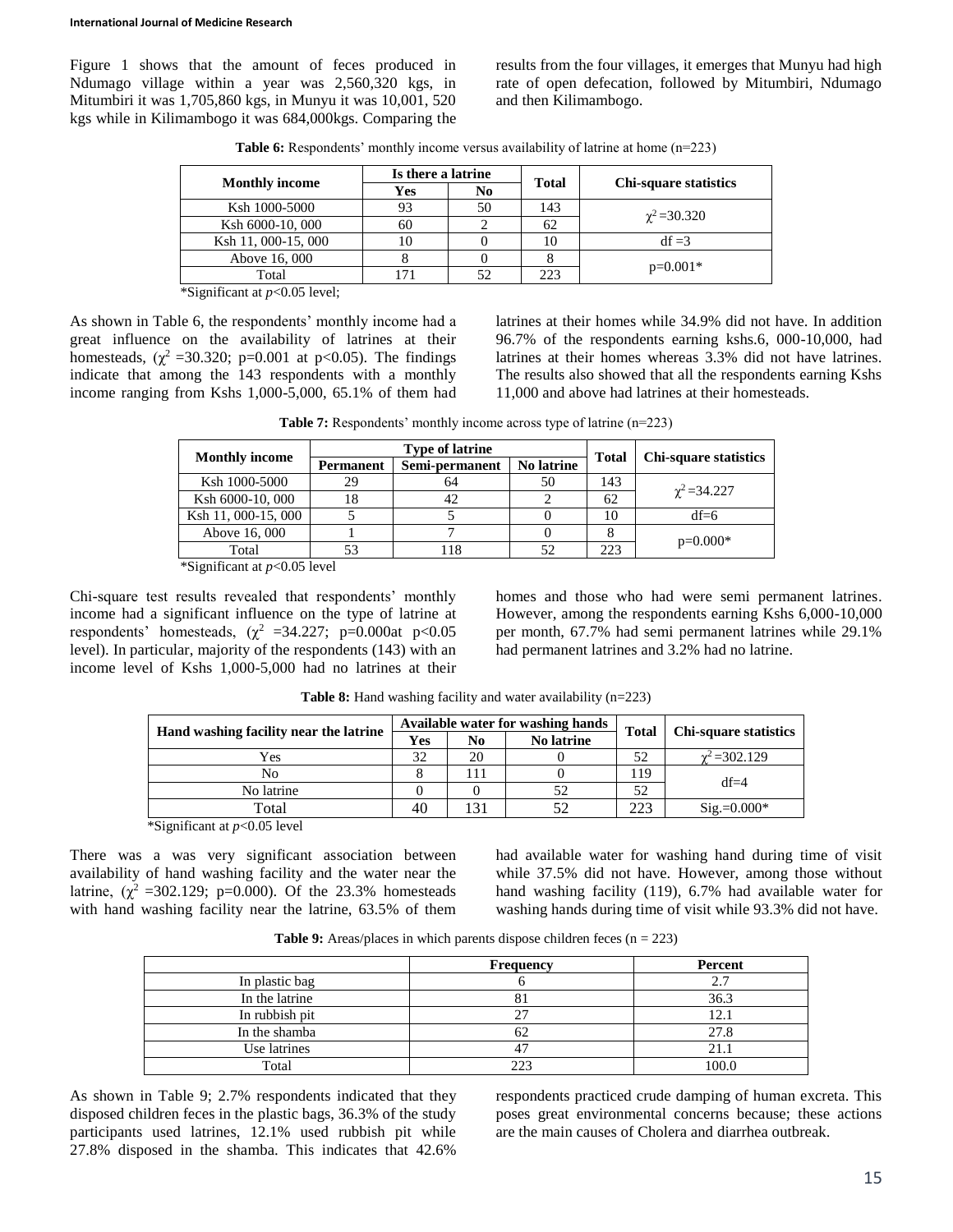### **Perceived effects of open defecation**



**Fig 2:** Respondents' view about open defecation (n=223)

Figure 2 shows that 89.2% respondents viewed open defecation as a bad habit while 24 (10.8%) of them felt that it was not a bad habit. This indicates that the level of perceived effect on open defecation is high.

Table 10: Respondents' view about open defecation versus education level (n=223)

|  | <b>Education level</b>         | Respondent view about open defecation |                 | <b>Total</b> |                              |  |
|--|--------------------------------|---------------------------------------|-----------------|--------------|------------------------------|--|
|  |                                | <b>Bad habit</b>                      | Not a bad habit |              | <b>Chi-square statistics</b> |  |
|  | Non-formal                     | 21                                    |                 | 32           |                              |  |
|  | <b>Basic</b>                   | 113                                   |                 | 121          | $\chi^2$ = 22.551            |  |
|  | Secondary                      | 52                                    |                 | 57           | $df = 3$                     |  |
|  | Tertiary                       | 13                                    |                 | 13           | $\text{Sig} = 0.000*$        |  |
|  | Total                          | 199                                   | 24              | 223          |                              |  |
|  | *Significant at $p<0.05$ level |                                       |                 |              |                              |  |

Table 10 shows that there was a significant association between the perception of the respondents in relation to open defecation across their education level,  $(\chi^2 = 22.551; \text{ p}=0.000)$ at *p*<0.05 level of significance). Specifically, results showed that majority of the respondents with primary, secondary and tertiary education viewed open defecation as a bad habit whereas a notable number (11) of respondents with no formal education felt that open defecation is not a bad habit. This clearly indicates that education level had a great impact towards open defecation.

**Table 11:** Effects of open defecation (n=223)

|                                                                         |     | $\frac{0}{0}$ |
|-------------------------------------------------------------------------|-----|---------------|
| Health hazards that lead to outbreak of diseases                        | 105 | 47.7          |
| Water pollution                                                         | 49  | 21.2          |
| Awful smells and flies menace within the<br>environment (air pollution) | .54 | 24.3          |
| Exposing ones privacy                                                   |     |               |

Majority of the respondents (47.7%) pointed out health hazards which lead to outbreak of diseases as one of the major effects of open defecation. Another effect that was raised by 24.3% of the respondents was awful smells and flies menace within the environment (air pollution). Further, 21.2 % of the respondents said that open defecation leads to water pollution while 6.8% of them felt that it is an act of exposing ones privacy. These findings were supported by focus group discussions which noted that air pollution, water pollution, food contamination from flies and cockroaches in houses were major effects of open defecation. Of concern was the awful smell and spread of disease that led to diarrhea and finally to death of infants that was associated with open defecation.

Health hazard being the major effects of open defecation, the study sought to find out whether any of the family members had suffered from diarrhea in the last 2 months.

**Table 12:** Households with members who suffered from diarrhea in the last 2 months preceding the survey (n= 223)

| Households with members suffering from diarrhea | Frequency | Percent |
|-------------------------------------------------|-----------|---------|
| Yes                                             |           |         |
| No                                              | 185       | 83.0    |
| Total                                           | 223       | 100.0   |

Table12 illustrates that among the 223 heads of households, 38 (17.0%) stated that they had members who were suffering from diarrhea. This clearly indicates that lack of hygiene and the sanitation facilities had a negative effect on people's health.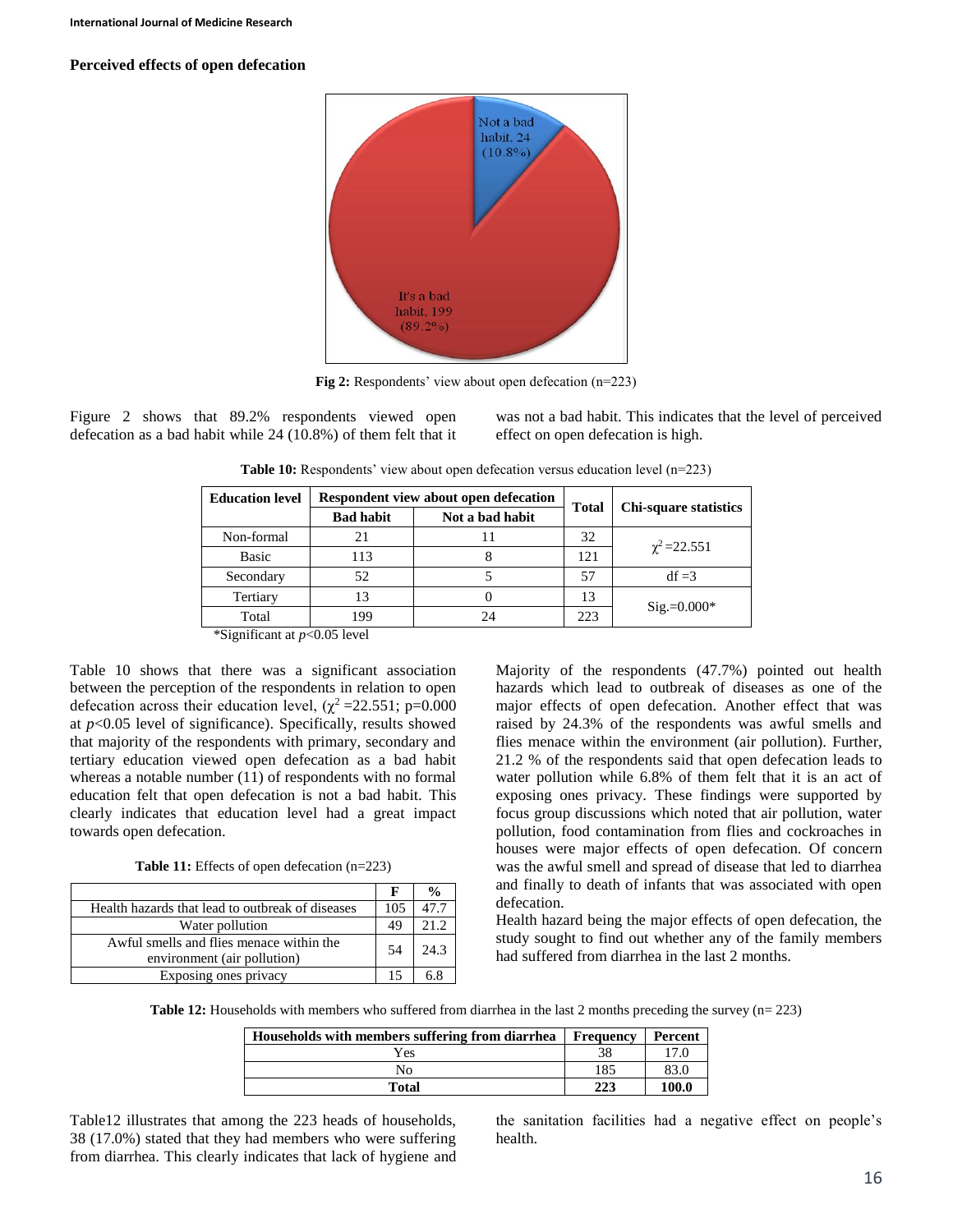|                    |    | Yes           | No   |               |  |
|--------------------|----|---------------|------|---------------|--|
| Water source       |    | $\frac{6}{9}$ |      | $\frac{0}{0}$ |  |
| Shallow well       | 95 | 42.6          | 128  | 57.4          |  |
| Public water point | 49 | 22.0          | 174  | 78.0          |  |
| River              |    | 21.5          | 175  | 78.5          |  |
| Piped water        | 24 | 10.8          | 199  | 89.2          |  |
| Spring             |    |               | 2.12 | 95.1          |  |

**Table 13:** Main water source for drinking and cooking (n=223)

Forty two point six percent of the respondents were getting water from the shallow well, 22.0% were getting from public water point, 48 (21.5%) were using water from the river, 10.8% were using piped water while 4.9% were using spring water. This shows that the major sources of water were shallow well, public water point and the river (Table 12).



**Fig 3:** illustrates reasons for choosing the water source.

As shown in Figure 3, 53.4% of the respondents reported that scarcity of the different sources of water influenced them to use the only available water source. Seventy eight (3.1%) were influenced by the proximity, 19 (8.5%) were influenced by the water price while 7 (3.1%) were influenced by water taste. This shows that most of the households used the most convenient water source irrespective of the quality.

The investigators sought to identify whether study respondents had children aged less than five years. In response to this, 135 (60.5%) reported they have children less than 5 years of age while 88 (39.5%) stated that they did not have young children aged less than 5 years.

**Table 14:** Prevalence of diarrhea (n=223)

| <b>Prevalence</b>             | <b>Frequency</b> | Percent |
|-------------------------------|------------------|---------|
| Two weeks ago                 |                  | 1.8     |
| Two months ago                | 14               | 6.3     |
| Six months ago                |                  | .9      |
| Can't remember                |                  |         |
| They did not have diarrhea    | 114              | 51.1    |
| No children less than 5 years | 88               | 39.5    |
| Total                         | 223              |         |

Among the 135 respondents who indicated that they had children aged less than 5 years, 4 (1.8%) reported that they experienced diarrhea two weeks before the commencement of the study, 14 (6.3%) stated that they experienced two months ago, 2 (0.9%) stated six months ago while 1 (0.4%) indicated that he/she could not remember (Table 13).These results are in line with a previous survey done in Kenya's North Eastern province which found out that 16% of children less than 5 years of age had diarrhoea in the two weeks preceding the survey (KDHS, 2008).

### **Respondents Knowledge on Perceived Effects to Open Defecation**

We assessed respondents' perceived knowledge on effects of open defecation in relation to hygiene, sources of the information and their perception towards the critical times of hands washing. The study further sought to identify some of the reasons hindering the act of washing of the hands in the community. The following are the results of this analysis. Of the 223 respondents, 90.1% of them have ever heard of a hygiene message whereas 9.9% of them stated that they have never heard any message in relation to hygiene. This reflects that knowledge on effect of open defecation in relation to hygiene was very high in the population under study. Also majority of the respondents (77.1%) perceived that poor child feces disposal lead to health problems such as Cholera, diarrhea and typhoid in the community.

When the study participants were asked the sources of information on hygiene, 63.0% of the respondents received hygiene message from the health workers, 18.7% received information through radio, 10.2% received through Television while 9.3% received from neighbours.

| <b>Table 15:</b> Critical times for washing hands $(n=223)$ |  |  |  |  |  |  |
|-------------------------------------------------------------|--|--|--|--|--|--|
|-------------------------------------------------------------|--|--|--|--|--|--|

|                                           |     | $\frac{0}{0}$ |
|-------------------------------------------|-----|---------------|
| After visiting the latrine                | 101 | 40.5          |
| Before taking meals and feeding the child | 82  | 37.1          |
| Before preparing food                     | 25  | 11.2.         |
| After cleaning a child's bottom           |     | 66            |

40.5 % of the respondents, cited that the most critical times for washing hands is after visiting the latrine, 37.1% felt that it should be before taking meals and feeding the child, 11.2% cited they wash their hands before preparing food while only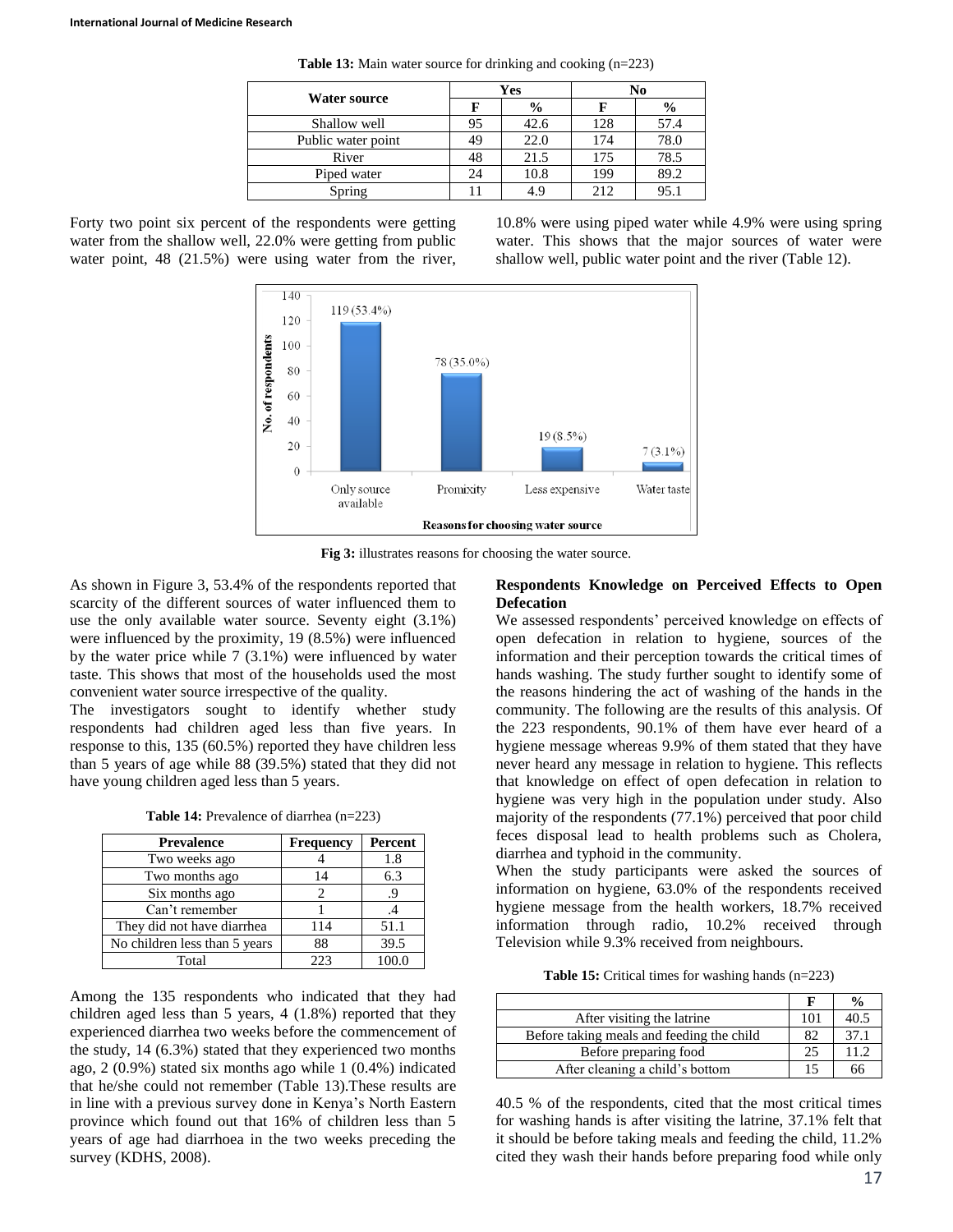13.9% stated they wash hands after cleaning a child's bottom. This suggests that majority 40.5% respondents could not relate babies' feces with disease.

When asked about the reasons for not washing hands, it was found that ignorance was one of the major reason influencing people not to wash their hands. Further analysis showed that 37.7% the respondents were not willing to wash their hands while 30.6 % of them lacked the knowledge. Another factor that was cited by 17.4 % of the respondents was shortage of water whereas 11.9% felt that there was inappropriate placement of the hand washing facility in most of the households. Two point eight percent of the respondents cited they could not afford to by soap

### **Figure 4; Medical Bills for Treating Diseases caused by Poor Hygiene and Sanitation in the Four Different Communities**

Figure 4.5 depicts cost of treating diseases caused by poor hygiene and sanitation reported by Munyu, Ndumago, Kilimambogo and Mitumbiri FGDs.



**Fig 4:** Cost of treating diseases caused by poor hygiene and sanitation in the community (n=223)

As shown in Figure 4.5, CORPS from Munyu found out that the approximate cost of treating diseases caused by poor hygiene and sanitation within the community annually was Ksh. 179, 685,500, in Ndumago the expenditure cost was Kshs 9,560,000, in Kilimambogo the cost was Kshs 4,078,350 and Mitumbiri it was Kshs 8,916,000.

### **Discussion**

### **Extent of open defecation among residents of Thika East sub-county**

From the study findings, it was apparent that out of the 223 households visited, 171 (76.7%) had latrines while 52 (23.3%) did not have latrines. This percentage was slightly higher than what the MOH-708, June 2012 reported (75.9%), though it is still below the central part of Kenya coverage which is at 91.1% (MOH-708 June, 2012). This also agrees with what Cairn Cross who found that even with 90% latrine coverage the remaining 10% can negate open defecation efforts where in this case coverage is at 76.7% with 23.3% remaining [16].

Among the 171 households with latrines, 53 (23.8%) households had permanent latrines while 118 (52.9%) had semi permanent latrines. In relation to hygiene, it was observed that in 36 (11.1%) households there were feces and urine around the house resulting to disgust associated with open defecation. In addition, 53.4% of these households had no hand washing facility near the latrine and therefore some of the family members were not washing their hands after visiting latrines (34.5%). Results further revealed that in most of the (70%) households, water and soap was not available for hand washing at the time of visit. This clearly shows that sanitation hygiene was not practiced in most of the households under area of study.

The major factors leading to this problem was lack of latrines in most of the homesteads which is brought by low monthly income, lack of hand washing facilities near the latrines and also lack of water during the time of visit. The study revealed that respondents' monthly income had a great influence on the availability of latrines at respondents' homesteads,  $(\chi^2)$  $=$ 30.320; p=0.001 at  $p$ <0.05). The findings indicate that among the 143 respondents with a monthly income ranging from Kshs 1,000-5,000, 93 (65%) of them had latrines at their homes while 50 (35 %) did not have. The results also showed that all the respondents earning Kshs 11,000 and above had latrines at their homesteads. This shows that low level of income had a negative influence on households' sanitation hygiene.

In terms of the distance between water source and the latrine, 14 (6.3%) respondents reported that the distance was 5-10 metres, 27 (12.1%) said it was 16-20 metres, while 82 (36.8%) gave over 31 metres. Through observation, the researcher noted that from the 26 (11.7%) households the distance between water source and the latrine was 1-3 metres, from 9 (4.0%) households it was 4-7 metres, whereas from 6 (2.7%) households it was over 7 metres. This shows that the distance between water source and the latrines was very short in most of households which could lead to water contamination with the human excreta and as a result lead to water borne diseases.

It was established that in Ndumago village, the amount of feces produced within a year was 2,560,320 kgs, in Mitumbiri it was 1,705,860 kgs, in Munyu it was 1, 0001, 520 kgs while in Kilimambogo it was 684,000kgs. Comparing the results from the four villages, it emerges that Munyu had high rate of open defecation, followed by Mitumbiri, Ndumago and then Kilimambogo. This shows that open defecation was a predominant norm practiced in most of the communities and as a result poses threats to the health of not only children but also adults. This is because the high volume of calculated amount of feces from the four FGDs indicates that there is high contamination of underground water which is the main water source in the community by the 23.3 % who practice open defecation. The findings were in agreement with the results by Black and colleagues [3] who stated that according to India's 2011 census, nearly 50% population had no toilet at home and 2.4 million children die annually in India due to diarrhea caused by the extreme extent of open defecation. The estimates suggest that nearly 65 percent of India's population still defecate in the open. This results in a fecal load of 2 million metric tons per day, which finds its way into soil and water bodies, contaminating them with pathogens [3].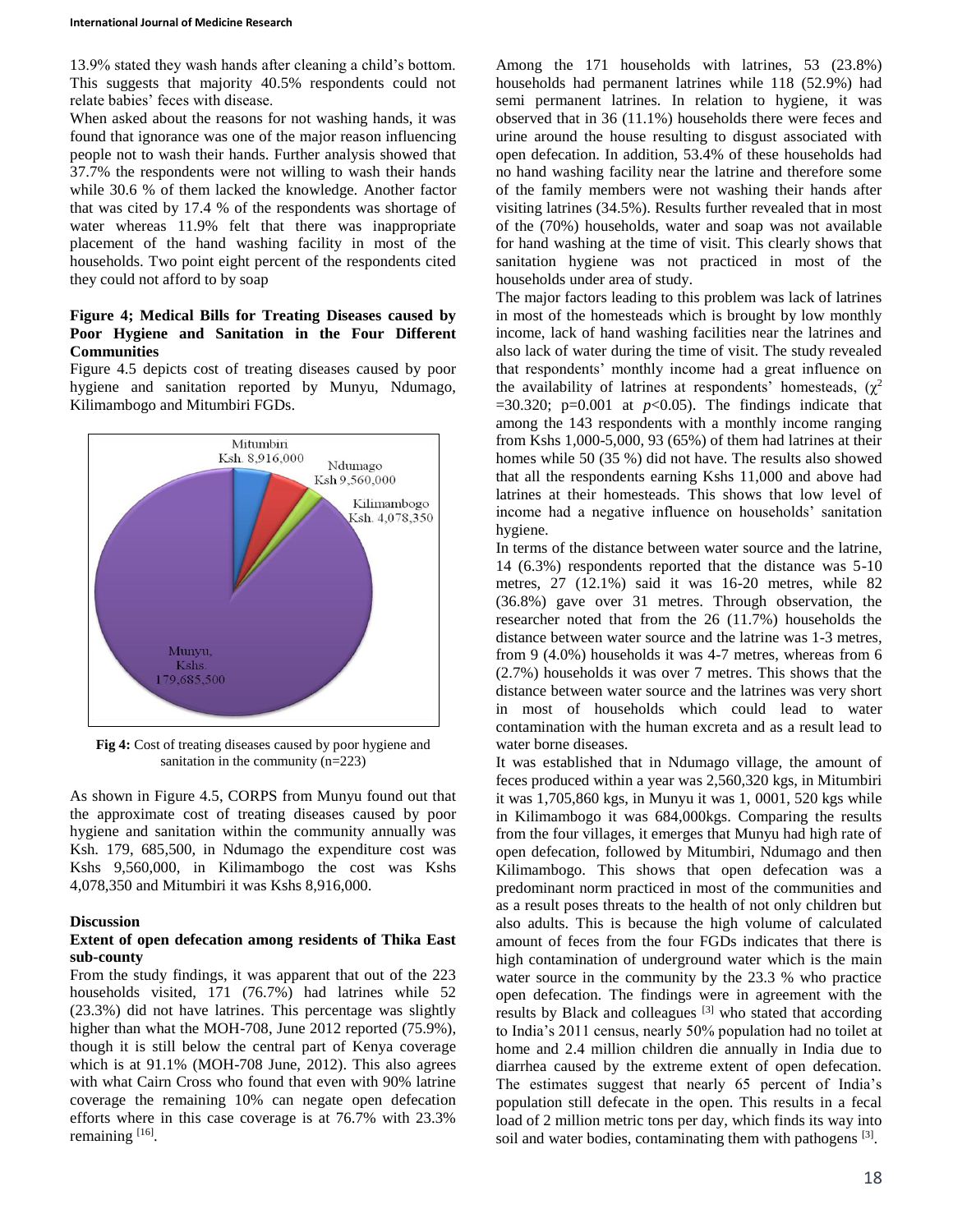#### **Perceived effects of open defecation**

The study established that majority (89.2%) of the respondents viewed open defecation as a bad habit, with only 10.8% of them feeling that it was not a bad habit. There was a significant association between the perception of the respondents in relation to open defecation across their education level,  $(\chi^2 = 22.551; \text{ p=0.000 at p<0.05 level of})$ significance). Results showed that majority of the respondents with primary, secondary and tertiary education viewed open defecation as a bad habit whereas a notable number (11) of respondents with no formal education felt that open defecation is not a bad habit. This clearly indicates that education level had a great impact towards open defecation. The main effects of open defecation were health hazards (79.8%), air pollution (41.3%) and water pollution (37.7%). Figure 5.2 illustrates effect of open defecation on water source.



**Fig 5:** Effect of Open Defecation on Water Sources

This conquers with what Donkor found that open defecation causes local water pollution and downstream river pollution which can eventually kill water living organisms thus causing overall environmental degradation [17]

Other effects noted through focus groups discussions included food contamination from flies and spread of diseases such as diarrhea that led to death of some infants. In addition to this, the study established most of the community members were utilizing a lot of money in treating water borne diseases. It was noted that the approximate medical bill for treating diseases caused by poor hygiene and sanitation within the community annually was Ksh. 179, 685,500, in Ndumago the expenditure cost was Kshs 9,560,000, in Kilimambogo the cost was Kshs 4,078,350 and Mitumbiri it was Kshs 8,916,000. This clearly indicates that sanitation related diseases exert a significant toll on the lives of people living in the community. This agrees with what a desk review carried out by the World Bank (WSP) in 2010 indicated that Kenya loses 27 billion annually due to poor sanitation which is an equivalent of 0.9% of the national GDP. In most rural public health facilities diarrhoea is ranked number three of the leading causes of outpatient attendance.<sup>13</sup> It was also noted that 80% of hospital attendance is due to preventable diseases and 50% of these diseases are water, sanitation and hygiene related.<sup>5</sup> Similarly, Prüss<sup>18</sup> estimated the disease burden from

water, sanitation, and hygiene to be 4.0% of all deaths and 5.7% of the total disease burden occurring worldwide, taking into account diarrheal diseases, schistosomiasis, trachoma, ascariasis, trichuriasis, and hookworm disease.

### **Measures that could be employed to curb open defecation in the community**

The established that majority of the respondents suggested that; government should build public toilets for the community members and provide sufficient water supply (74.0%), Government through ministry of health should organize civic education among community members to teach them on the importance of hygiene (60.5%), and local government should ensure that there is ample supply of clean water sources (50.7%). This would increase the number of people accessing sanitation facilities therefore improving cleanliness within the households and the community. These findings concurred with the results by Kar  $[19]$ , who suggested that there is need to change community perception of sanitation facilities. This can be achieved through gathering the community together and explaining how open defecation results in feces movement to places where food is grown, children play, public areas, and water sources. The purpose is to trigger the community into rejecting open defecation, and empowering them to tackle the problem of open defecation. This promotes open defection free communities and provides integrated sanitation solutions that are religious, culturally, socially, economically and politically accepted. It caters for child friendly safer toilets and encourages hand washing hygiene practices.

### **Conclusion**

Based on the study findings, the study concluded that open defecation was a predominant norm practiced in most of the communities in Thika east Sub County. The study established that 23.3% of the sampled homesteads did not have latrines, meaning members of these households were either defecating in the fields, neighbor latrines or public toilets. Regarding the effects of open defecation, the study concluded that open defecation had negative effects towards human health, water and air pollution. It also had economic impact on the community in the treatment of related diseases such as diarrhea. To curtail these problems, the study suggested that government through ministry of health should organize civic education among community members to sensitize them on dangers related to open defecation and also encourage on the importance of hygiene.Once open defecation is minimised, the diseases, shame and disgust associated with this practice will be eliminated, restoring dignity and the quality of life of the community. Both morbidity and mortality rates will also go down leading to improved quality good health and ultimately the economic wellbeing of the community.

### **Acknowledgement**

The authors declare that Lucy Mumbi Thiga and Wilberforce Cholo contributed equally to the completion of this manuscripts and that there is no conflict of interest.

#### **References**

1. WHO/UNICEF. Progress on drinking water and sanitation report. New York: Joint monitoring programme for water supply and sanitation (JMP). 2012.